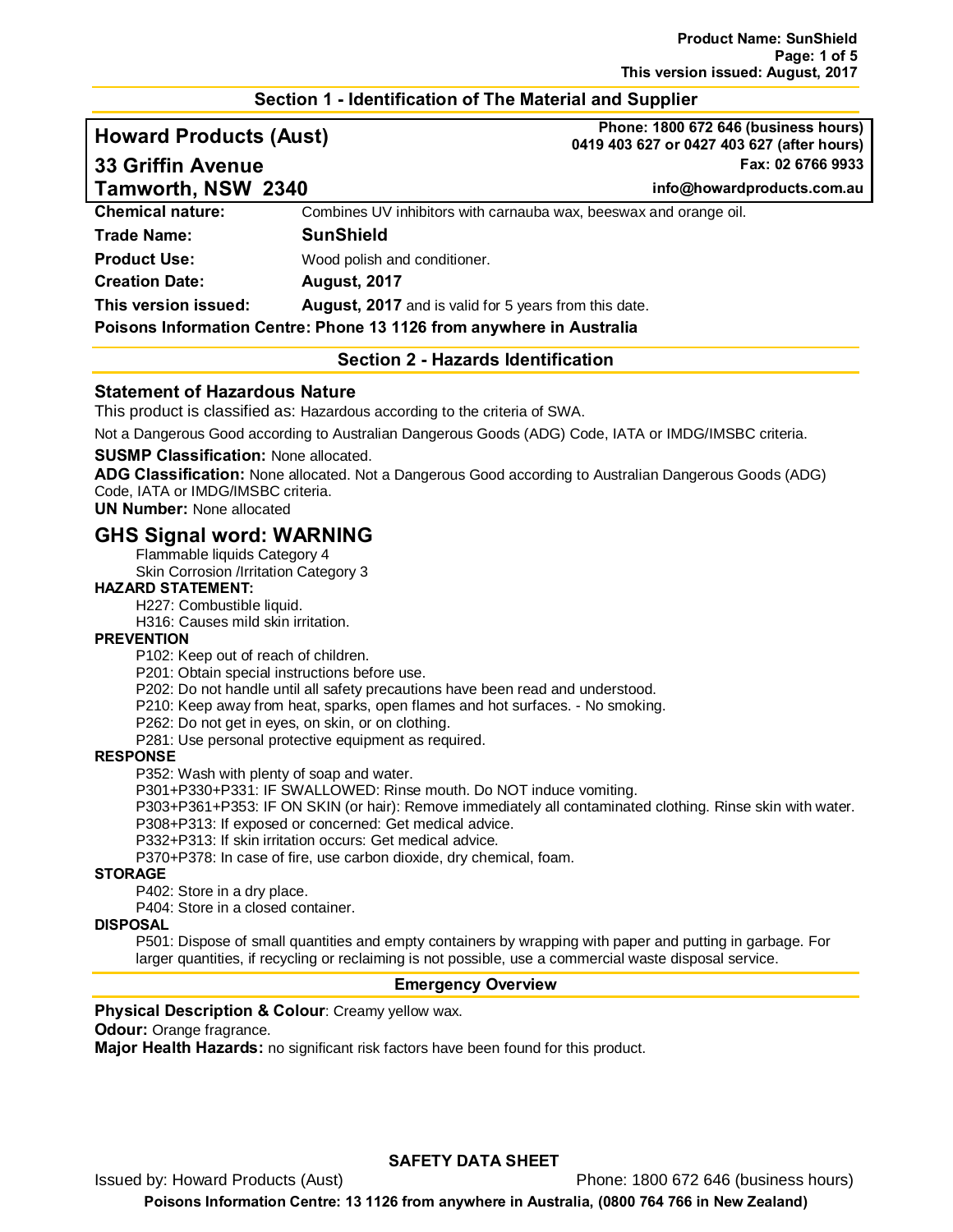| Ingredients                                   | <b>CAS No</b> | Conc,%    | TWA $(mg/m^3)$ STEL $(mg/m^3)$ |         |
|-----------------------------------------------|---------------|-----------|--------------------------------|---------|
| Distillates (petroleum), hydrotreated heavy   | 64742-54-7    | 50-75     | not set                        | not set |
| Mineral spirit                                | 64742-47-8    | $25 - 50$ | not set                        | not set |
| Orange oil                                    | 8008-57-9     | $1 - 10$  | not set                        | not set |
| Methanone, (2-hydroxy-4-methoxyphenyl)phenyl- | 131-57-7      | $1 - 10$  | not set                        | not set |
| Paraffin wax                                  | 8002-74-2     | $1 - 10$  | 2                              | not set |
| Beeswax                                       | 8012-89-3     | $1 - 10$  | not set                        | not set |
| Carnauba wax                                  | 8015-86-9     | $1 - 10$  | not set                        | not set |

This is a commercial product whose exact ratio of components may vary slightly. Minor quantities of other non hazardous ingredients are also possible.

The SWA TWA exposure value is the average airborne concentration of a particular substance when calculated over a normal 8 hour working day for a 5 day working week. The STEL (Short Term Exposure Limit) is an exposure value that may be equalled (but should not be exceeded) for no longer than 15 minutes and should not be repeated more than 4 times per day. There should be at least 60 minutes between successive exposures at the STEL. The term "peak "is used when the TWA limit, because of the rapid action of the substance, should never be exceeded, even briefly.

#### **Section 4 - First Aid Measures**

#### **General Information:**

You should call The Poisons Information Centre if you feel that you may have been poisoned, burned or irritated by this product. The number is 13 1126 from anywhere in Australia (0800 764 766 in New Zealand) and is available at all times. Have this SDS with you when you call.

**Inhalation:** If irritation is experienced, remove victim from area and allow to breath fresh air. If irritation persists, call a doctor or poisons information centre.

**Skin Contact:** Wash gently and thoroughly with water (use non-abrasive soap if necessary) for 5 minutes or until chemical is removed.

**Eye Contact:** Immediately flush the contaminated eye(s) with lukewarm, gently flowing water for 5 minutes or until the product is removed, while holding the eyelid(s) open. Obtain medical advice immediately if irritation occurs. Take special care if exposed person is wearing contact lenses.

**Ingestion:** If product is swallowed or gets in mouth, do NOT induce vomiting; wash mouth with water and give some water to drink. If symptoms develop, or if in doubt contact a Poisons Information Centre or a doctor.

# **Section 5 - Fire Fighting Measures**

**Fire and Explosion Hazards**: The major hazard in fires is usually inhalation of heated and toxic or oxygen deficient (or both), fire gases. There is no risk of an explosion from this product under normal circumstances if it is involved in a fire. Violent steam generation or eruption may occur upon application of direct water stream on hot liquids.

Fire decomposition products from this product may be toxic if inhaled. Take appropriate protective measures.

**Extinguishing Media:** In case of fire, use carbon dioxide, dry chemical, foam.

**Fire Fighting:** If a significant quantity of this product is involved in a fire, call the fire brigade.

| Flash point:                     | $61^{\circ}$ C. TCC                                  |
|----------------------------------|------------------------------------------------------|
| <b>Upper Flammability Limit:</b> | No data.                                             |
| Lower Flammability Limit:        | No data.                                             |
| <b>Autoignition temperature:</b> | No data.                                             |
| Flammability Class:              | Flammable Category 4 (GHS), C1 combustible (AS 1940) |
|                                  |                                                      |

#### **Section 6 - Accidental Release Measures**

**Accidental release:** This product is sold in small packages, and the accidental release from one of these is not usually a cause for concern. For minor spills, clean up, rinsing to sewer and put empty container in garbage. Although no special protective clothing is normally necessary because of occasional minor contact with this product, it is good practice to wear impermeable gloves when handling chemical products. In the event of a major spill, prevent spillage from entering drains or water courses and call emergency services.

# **Section 7 - Handling and Storage**

**Handling:** Keep exposure to this product to a minimum, and minimise the quantities kept in work areas. Check Section 8 of this SDS for details of personal protective measures, and make sure that those measures are followed. The measures detailed below under "Storage" should be followed during handling in order to minimise risks to

# **SAFETY DATA SHEET**

Issued by: Howard Products (Aust) Phone: 1800 672 646 (business hours)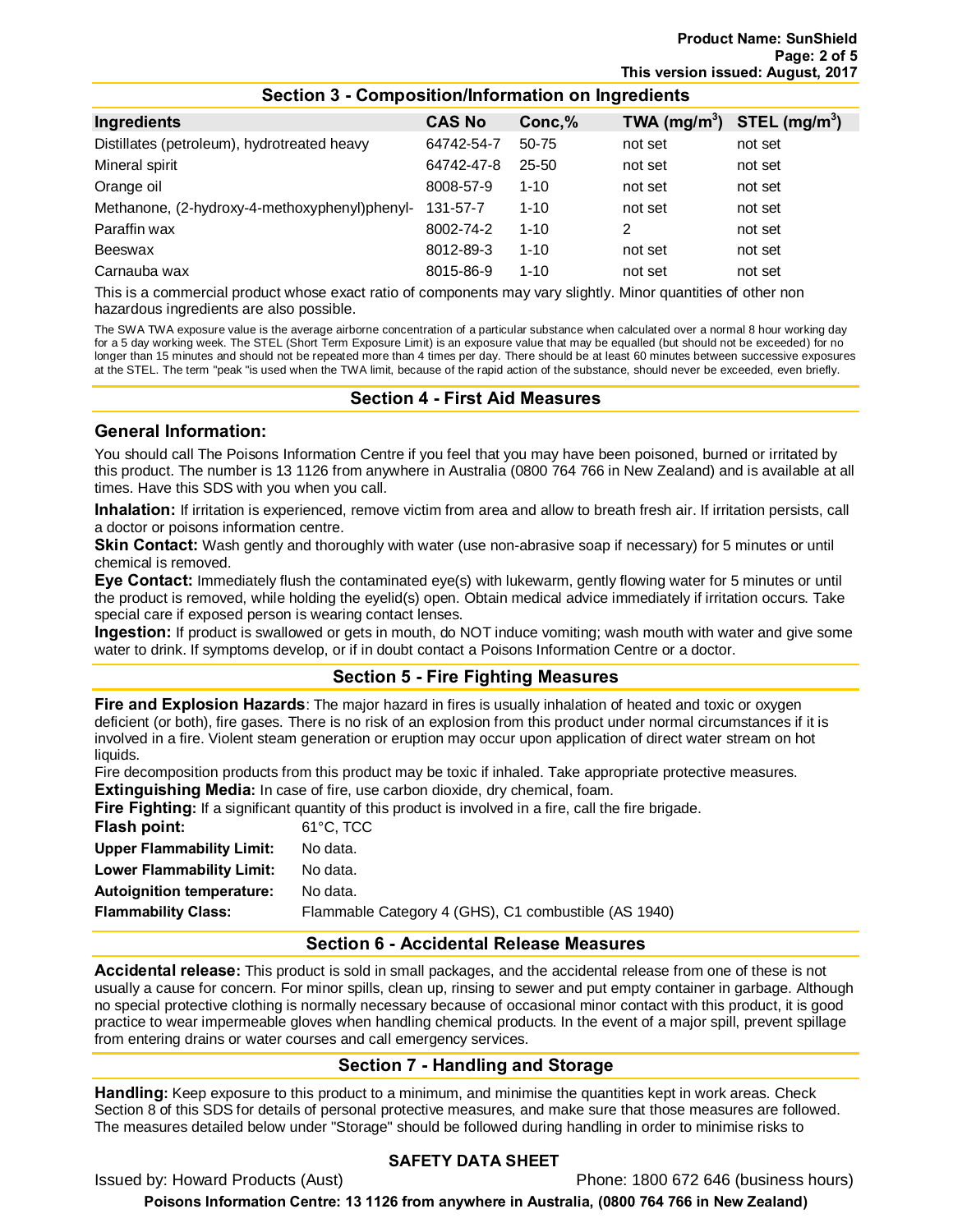persons using the product in the workplace. Also, avoid contact or contamination of product with incompatible materials listed in Section 10.

**Storage:** Note that this product is GHS Flammable Class 4 and therefore, for Storage, meets the definition of Dangerous Goods. If you store large quantities (tonnes) of such products, we suggest that you consult your state's Dangerous Goods authority in order to clarify your obligations regarding their storage.

Store packages of this product in a cool place. Make sure that containers of this product are kept tightly closed. Keep containers dry and away from water. Make sure that the product does not come into contact with substances listed under "Incompatibilities" in Section 10. Some liquid preparations settle or separate on standing and may require stirring before use. Check packaging - there may be further storage instructions on the label.

# **Section 8 - Exposure Controls and Personal Protection**

The following Australian Standards will provide general advice regarding safety clothing and equipment: Respiratory equipment: **AS/NZS 1715**, Protective Gloves: **AS 2161**, Occupational Protective Clothing: AS/NZS 4501 set 2008, Industrial Eye Protection: **AS1336** and **AS/NZS 1337**, Occupational Protective Footwear: **AS/NZS2210**.

| <b>SWA Exposure Limits</b> | TWA ( $mg/m3$ ) | STEL $(mg/m3)$ |
|----------------------------|-----------------|----------------|
| Paraffin wax               |                 | not set        |

No special equipment is usually needed when occasionally handling small quantities. The following instructions are for bulk handling or where regular exposure in an occupational setting occurs without proper containment systems. **Ventilation:** No special ventilation requirements are normally necessary for this product. However make sure that the work environment remains clean and that vapours and mists are minimised.

**Eye Protection:** Eye protection such as protective glasses or goggles is recommended when this product is being used.

**Skin Protection:** You should avoid contact even with mild skin irritants. Therefore you should wear suitable impervious elbow-length gloves and facial protection when handling this product for lengthy periods. See below for suitable material types.

**Protective Material Types:** There is no specific recommendation for any particular protective material type. **Respirator:** Usually, no respirator is necessary when using this product. However, if you have any doubts consult the Australian Standard mentioned above. Otherwise, not normally necessary.

Safety deluge showers should, if practical, be provided near to where this product is being handled commercially.

| <b>Section 9 - Physical and Chemical Properties:</b> |                                                 |  |
|------------------------------------------------------|-------------------------------------------------|--|
| <b>Physical Description &amp; colour:</b>            | Creamy yellow wax.                              |  |
| Odour:                                               | Orange fragrance.                               |  |
| <b>Boiling Point:</b>                                | >93°C at 100kPa                                 |  |
| <b>Freezing/Melting Point:</b>                       | No specific data. Paste at normal temperatures. |  |
| <b>Volatiles:</b>                                    | No data.                                        |  |
| <b>Vapour Pressure:</b>                              | No data.                                        |  |
| <b>Vapour Density:</b>                               | >1                                              |  |
| <b>Specific Gravity:</b>                             | No data.                                        |  |
| <b>Water Solubility:</b>                             | No data.                                        |  |
| pH:                                                  | No data.                                        |  |
| <b>Volatility:</b>                                   | No data.                                        |  |
| <b>Odour Threshold:</b>                              | No data.                                        |  |
| <b>Evaporation Rate:</b>                             | ا>                                              |  |
| <b>Coeff Oil/water Distribution:</b>                 | No data                                         |  |
| <b>Autoignition temp:</b>                            | No data.                                        |  |

# **Section 10 - Stability and Reactivity**

**Reactivity:** This product is unlikely to react or decompose under normal storage conditions. However, if you have any doubts, contact the supplier for advice on shelf life properties.

**Conditions to Avoid:** This product should be kept in a cool place, preferably below 30°C. Keep containers tightly closed. Containers should be kept dry.

**Incompatibilities:** No particular Incompatibilities.

**Fire Decomposition:** Combustion forms carbon dioxide, and if incomplete, carbon monoxide and possibly smoke. Water is also formed. Carbon monoxide poisoning produces headache, weakness, nausea, dizziness, confusion, dimness of vision, disturbance of judgment, and unconsciousness followed by coma and death.

**Polymerisation:** This product will not undergo polymerisation reactions.

# **SAFETY DATA SHEET**

Issued by: Howard Products (Aust) Phone: 1800 672 646 (business hours)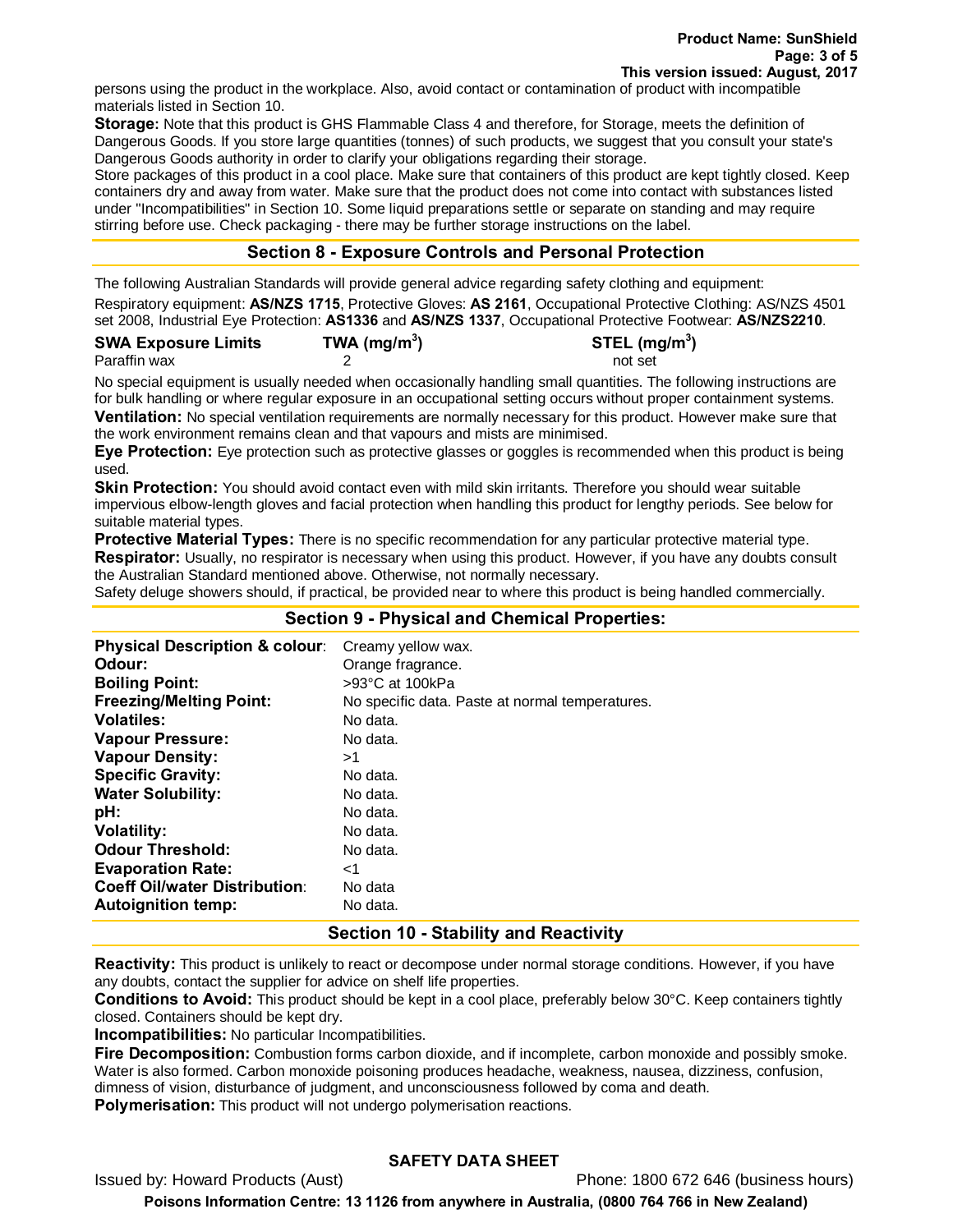#### **Section 11 - Toxicological Information**

# **Local Effects:**

**Target Organs:** There is no data to hand indicating any particular target organs.

| <b>Classification of Hazardous Ingredients</b>                                                                                        |                                                                          |                                                                            |                                                                              |  |
|---------------------------------------------------------------------------------------------------------------------------------------|--------------------------------------------------------------------------|----------------------------------------------------------------------------|------------------------------------------------------------------------------|--|
| Ingredient                                                                                                                            | <b>Risk Phrases</b>                                                      |                                                                            |                                                                              |  |
| <b>Mineral Spirit</b><br>No risk phrases at concentrations found in this product<br>Aspiration hazard. category 1                     |                                                                          |                                                                            |                                                                              |  |
| Ingredient<br>Distillates (petroleum), hydrotreated heavy<br>Distillates (petroleum), hydrotreated light.<br>Paraffin -<br>Orange oil | $LD_{50}$ (Oral)<br>5,000, Rat<br>5,000, Rat<br>5,000, Rat<br>5,000, Rat | $LD_{50}$ (Dermal)<br>No data<br>2,000, Rabbit<br>2,000, Rabbit<br>No data | $LC_{50}$ Inhal, 4hr mg/L<br>2.18, Rat<br>5.20, Rat<br>No data<br>13.00, Rat |  |
| <b>Potential Health Effects</b>                                                                                                       |                                                                          |                                                                            |                                                                              |  |

### **Inhalation:**

**Short Term Exposure:** Exposure to solvent vapour concentrations from the component solvents in excess of the stated occupational exposure limits may result in adverse health effects such as mucous membrane and respiratory system irritation and adverse effects on the kidneys, liver and central nervous system. Symptoms include headache, nausea, dizziness, fatigue, muscular weakness, drowsiness and in extreme cases, loss of consciousness. **Long Term Exposure:** No data for health effects associated with long term inhalation.

### **Skin Contact:**

**Short Term Exposure:** Repeated or prolonged contact with the preparation may cause removal of natural fat from the skin resulting in dryness, irritation and possible non-allergic contact dermatitis. Solvents may also be absorbed through the skin.

**Long Term Exposure:** No data for health effects associated with long term skin exposure.

# **Eye Contact:**

**Short Term Exposure:** Splashes of liquid in the eyes may cause irritation and soreness with possible reversible damage.

Long Term Exposure: No data for health effects associated with long term eye exposure.

#### **Ingestion:**

**Short Term Exposure:** Significant oral exposure is considered to be unlikely. Available data shows that this product is not harmful. However, this product may be irritating to mucous membranes but is unlikely to cause anything more than transient discomfort.

**Long Term Exposure:** No data for health effects associated with long term ingestion.

#### **Carcinogen Status:**

**SWA:** No significant ingredient is classified as carcinogenic by SWA.

**NTP:** No significant ingredient is classified as carcinogenic by NTP.

**IARC:** No significant ingredient is classified as carcinogenic by IARC.

# **Section 12 - Ecological Information**

Insufficient data to be sure of status. Expected to not be an environmental hazard.

#### **Section 13 - Disposal Considerations**

**Disposal:** Dispose of small quantities and empty containers by wrapping with paper and putting in garbage. For larger quantities, if recycling or reclaiming is not possible, use a commercial waste disposal service.

# **Section 14 - Transport Information**

**UN Number:** This product is not classified as a Dangerous Good by ADG, IATA or IMDG/IMSBC criteria. No special transport conditions are necessary unless required by other regulations.

# **Section 15 - Regulatory Information**

**AICS:** All of the significant ingredients in this formulation are compliant with NICNAS regulations. The following ingredients: Distillates (petroleum), hydrotreated heavy paraffinic, Mineral spirit, Orange oil, are mentioned in the SUSMP.

# **SAFETY DATA SHEET**

Issued by: Howard Products (Aust) **Phone: 1800 672 646 (business hours)**